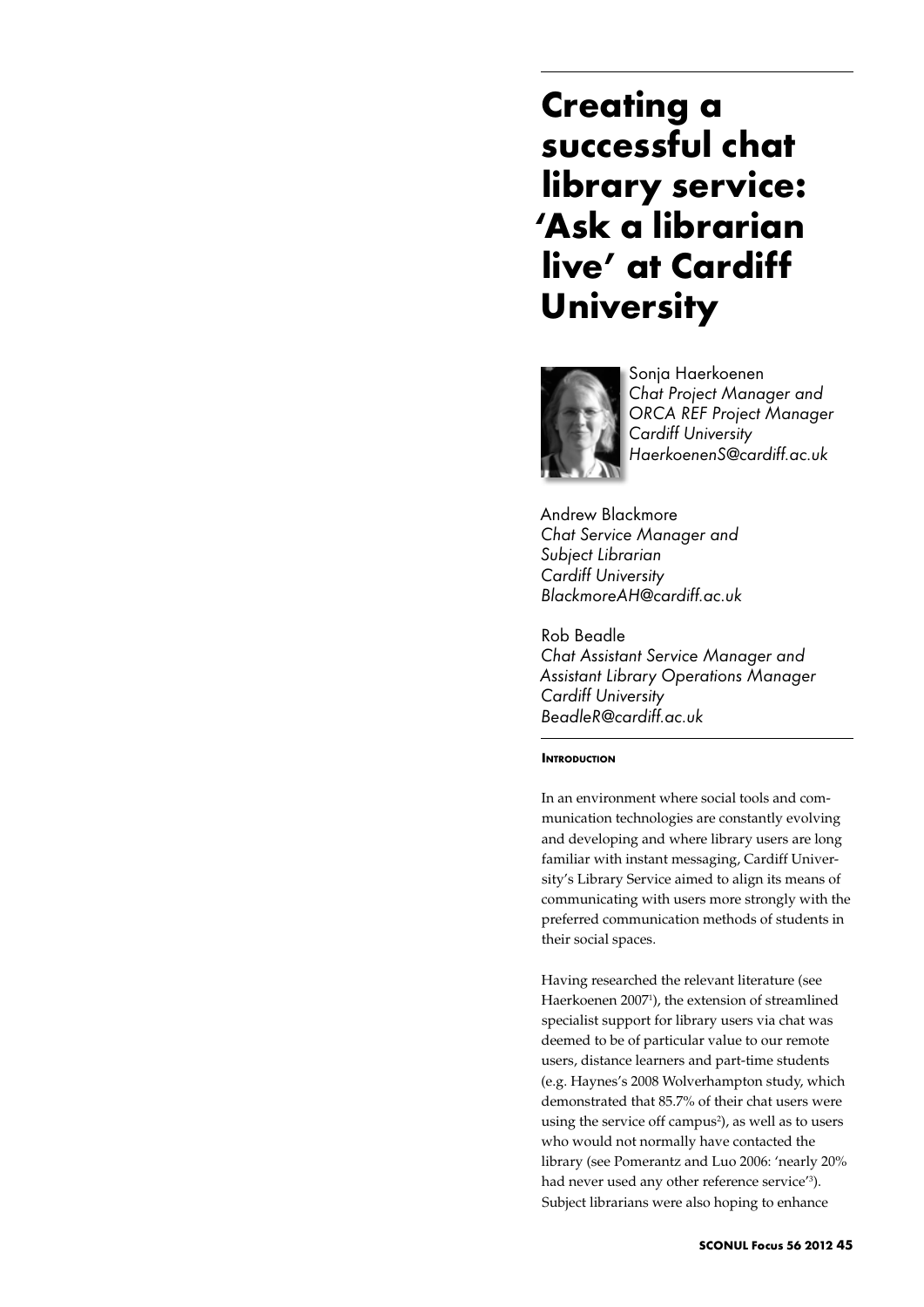the students' learning experiences by being able to provide more accurate answers to enquiries more quickly, as well as guiding users to the right resources or through the correct steps. Furthermore, efficiency gains were expected as an outcome of providing one single enquiry point for all Cardiff University's then 16 libraries. Finally, it was hoped that an additional benefit of the project would be the promotion of library resources and services, thus creating a better return on information resources allocations.

The initial project was to run the new service as a pilot for the full academic year 2010/11 to gather evidence about the perceived need for such a feature. This article provides a summary of the service set-up and an evaluation of chat transcripts and qualitative user survey data, as well as recommendations for the future.

### **Service set-up**

A number of different products were considered at the outset. LibraryH3lp was chosen for its simple technical implementation, low licence cost and list of features which matched the university's requirements most closely. It works using a queue system whereby each instance of the chat widget on a web page can be assigned to a separate queue, each queue being monitored by the same or a different group of library staff. Several queues were set up to enable more granular usage statistics and the creation of subjectspecific enquiry services (see Fig. 7 for a list of queues).

These LibraryH3lp queues were then branded Cardiff's 'Ask a librarian live' chat enquiry service, the intention being to offer flexible, one-to-one advice and assistance provided by dedicated, approachable library staff, online and in real time at the users' points of need.

During the pilot (this includes all chat requests received between 27 September 2010 and 31 August 2011), the service was staffed Monday to Friday 09.00–17.00 and proved extremely successful. The hours were therefore extended during the month 14 February – 11 March 2011 into the early evening (from Monday to Thursday the chat was kept open additionally between 17.00 and 19.00) to provide data on a potential future systematic extension of the service hours. This initial one-month trial period enabled the project team to

collect data on user requirements for out-of-hours support, as well as to determine how such an extended service could be staffed in the longer term. A concurrent user survey provided valuable feedback from the user community itself.

The original decisions about the staffing structure of 'Ask a librarian live' were based on expressions of interest by site librarians and individual staff members. As this service uses a communication method that is quite specific to this medium, and this was a pilot service, it was felt that not all staff should be expected to participate.

A rota of 10 four-hour slots was set up (09.00– 13.00 and 13.00–17.00 daily); these were then assigned to two libraries simultaneously. The intention was that at least two members of staff should be available at any one point in time to provide continuity of service and back-up throughout the day. Additionally, all volunteers were encouraged to log in to the service as and when they were available to support their on-duty colleagues. Over 70 members of staff attended hands-on training sessions that were supported by an online community providing a wiki, communication guidelines, stock phrases and supplementary materials.

#### **Pilot service evaluation**



*Fig. 1: Year 1: Chat requests by month*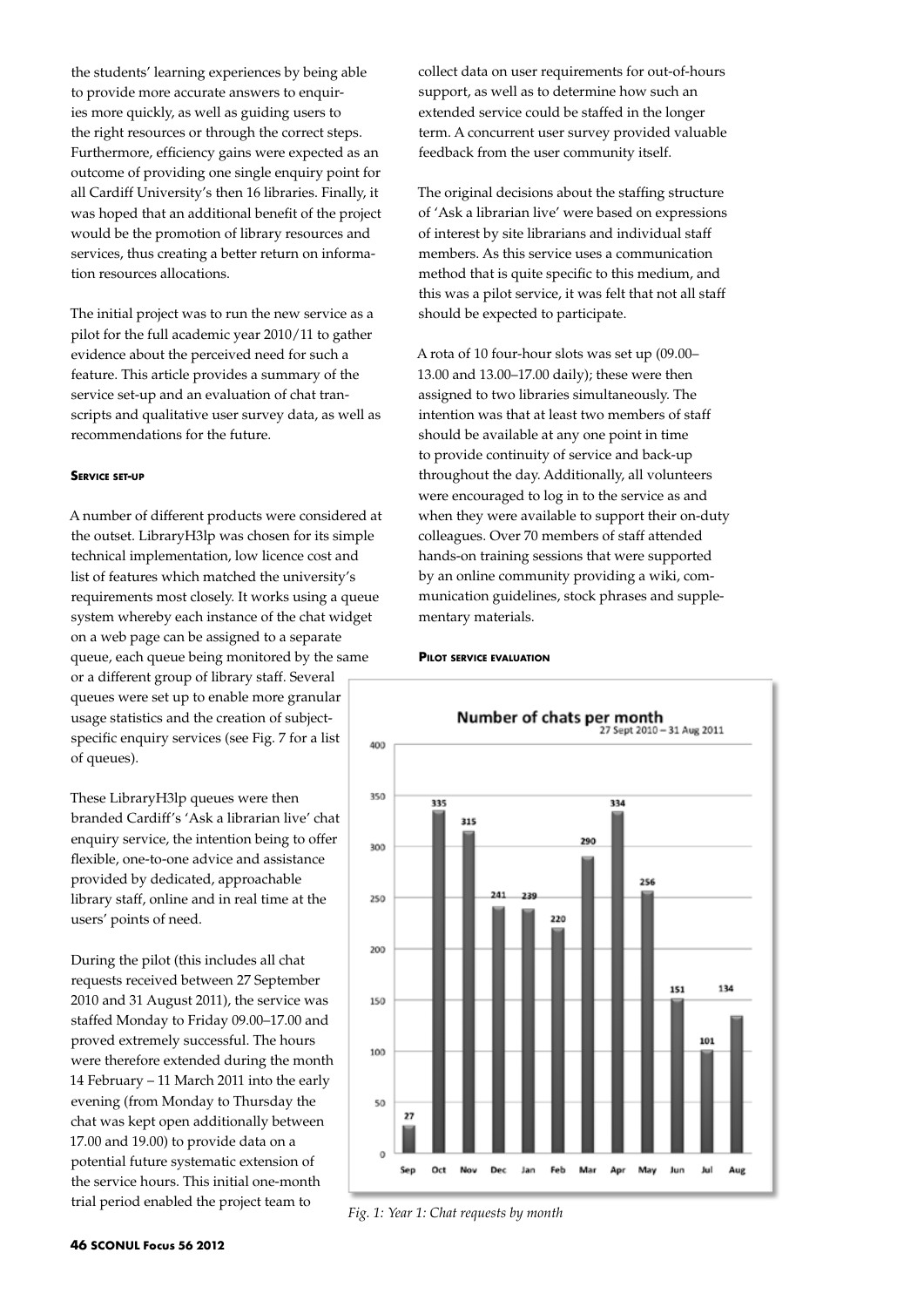



During the pilot, chat transcripts, informal user feedback and staff and user survey data were analysed to determine the user requirements for

the continuation of such a service beyond the academic year 2010/11.

## **General usage analysis: Who was using the service, and when?**

Over the course of the first year 2643 chat requests were received. Of these, 26% were from on-campus users, 74% came from off campus. Fig. 1 shows a breakdown of chats per month.

Chats were distributed fairly evenly across the week, with Tuesdays (677 requests) experiencing the highest volume of chats and Fridays (475) the lowest (see Fig. 2).

The busiest time slot was between 13.00 and 14.00,

the least busy 16.00 – 17.00. Fig. 3 shows the spread of chats across the service hours.

The 'Ask a librarian live' service received an average of 11.3 chat requests per day (233 service days, 2643 chats). This demonstrated the demand for this service despite the absence of any publicity campaign. The pilot had purposely been softlaunched in order to avoid the potential rush of

chat requests that might have exceeded the staff resource available.

Where individual users identified themselves (in 44% of chats), data regarding their status with the university and their school was gathered.

The assumption that mostly undergraduate students would use a chat enquiry service was unfounded. Only 47% of known users fell into that category, 20% were taught postgraduates and 5% could be identified as distance learners. Over a quarter of the chats (28%) were initiated by users outside the taught student community: staff made up 12%, external users 9% and researchers and postgradu-

ate research students represented the remaining 7% (see Fig. 4).



*Fig. 3 Year 1: Chat requests by time of day*

# **Individual chat analysis: What was being asked and how was it answered?**

As part of the pilot evaluation, chats were also analysed by subject on a month-by-month basis to identify any patterns of interest. PIN and renewal queries made up 23.2% of all chat topics in the first year and peaked at the beginning of each semester. This became a strong driver to change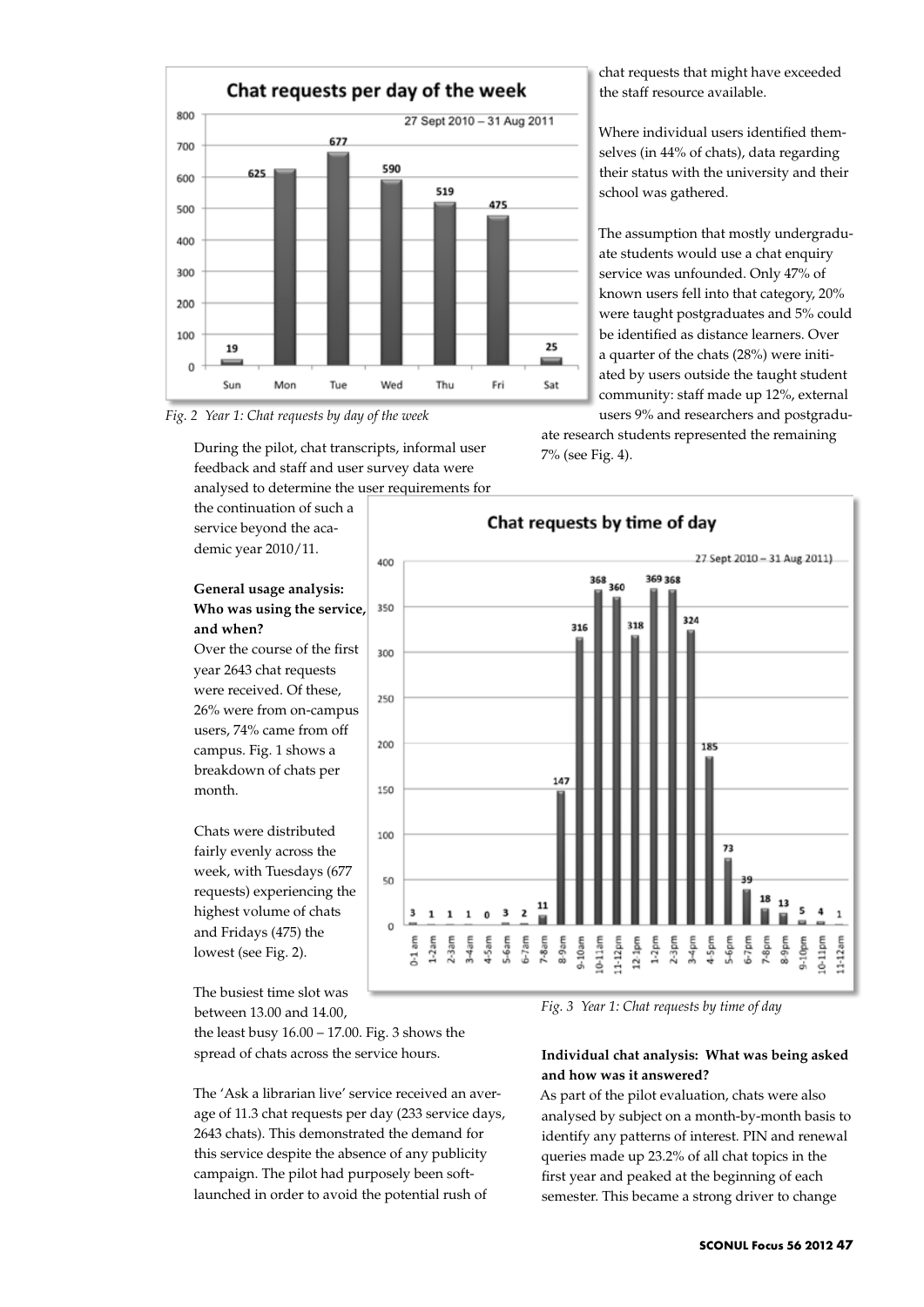

*Fig. 4: Year 1: Chat requests by user category*

the software on the library management system to eliminate the need for PINs for most users; this was achieved in 2011. Renewal enquiries showed marked increases just before the Christmas and Easter vacation periods. Subjects raised clearly followed the student lifecycle with e-journal, database and catalogue queries at their highest in October. November saw the highest number of requests for library contact details and December recorded the highest number of referencing enquiries. Fig. 5 provides a breakdown of the top ten subjects raised during the pilot year.

The queries recorded so far indicate that this enquiry service requires both the availability of experienced professional library staff as well as senior library assistants, as a considerable number of queries can require complex and subject-specific knowledge of our resources, procedures and information literacy skills. However, the premise that many questions might be too complex to be answered via chat was not proven as 93% of chats could be answered directly. Only in 7% of cases did library staff need to follow up the chat with further details via email or phone.



*Fig. 5: Years 1 and 2 compared: Top ten chat subjects*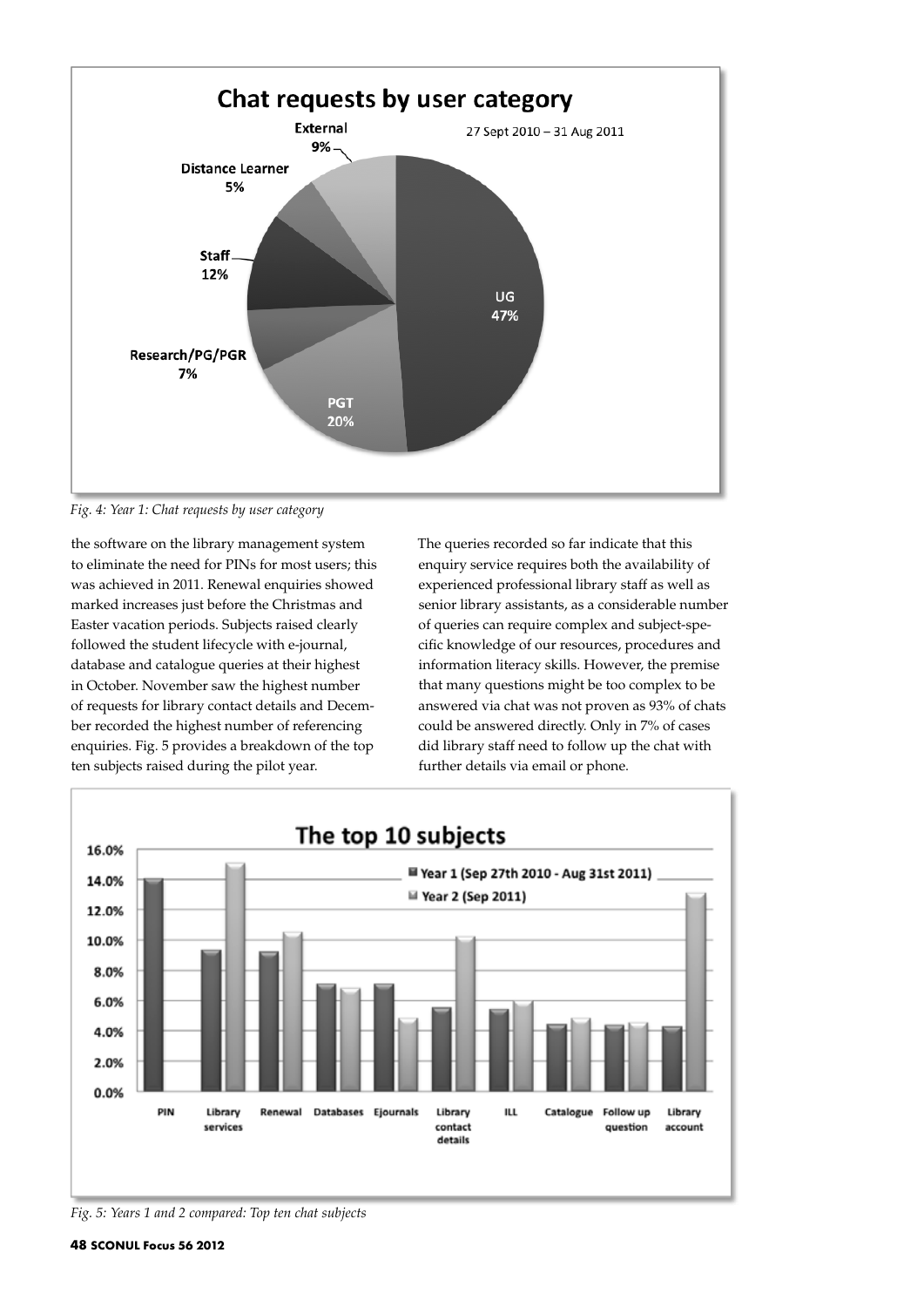#### **User feedback & survey results**

Right from the start users were very complimentary about the chat service during individual chats or at library information desks. Additionally, almost half of all users filled in the brief survey that was made available to them (without any incentives) during the four weeks of the extended hours pilot, demonstrating how positively they felt about the importance of providing feedback in order to assist with shaping the future of this service. Particularly noteworthy are the following observations:

- 99.1% of users found the service useful or very useful. This was higher than expected from other studies. (E.g. Pomerantz and Luo 2006 found satisfaction rates between 80 and 95%4 , and Davis 2007, reported positive feedback of up to 97%.<sup>5</sup>)
- • If the library had not provided this chat service, 38% of users would have visited the library in person, 24.1% would have phoned, 17.6% would have emailed, 13% would have given up and 6.5% would have searched for the answer themselves. This suggests that the service is reaching 19.5% of the University community who would otherwise not have contacted the library for help.

The following selected user feedback shows that we managed to achieve our initial aims of reaching off-campus and external users, as well as providing information literacy support via chat.

*The more hours the better, I study at all ours [sic] of days, evenings, weekends, etc. Often use the service in moments of desperation! Excellent, excellent service to have!*

*I used the 'Ask a librarian' service a few weeks ago and wanted to pass on feedback as it is an absolutely fantastic, innovative service, particularly as I am enrolled in a distance learning course.*

*Great customer service, really quick and easy, great as I work away from Cardiff and cannot visit the library at normal office hours.* 

*She was very fast and described how to get to electronic databases step by step. and was very clear and concise! was very impressed!* 

*This service is great. I'm becoming a frequent flyer – do you do reward points?*



*Fig. 6: Word cloud diagram created at www.wordle.net on 29 February 2012, using a sample of feedback from user chats 27 September 2010 – 31 August 2011* 

# **Moving from <sup>a</sup> pilot service to <sup>a</sup> fully supported service**

Thanks to the success of the one-year pilot, the decision was made to continue 'Ask a librarian live'. In addition to the creation of the necessary service level agreements and policy documentation, this required the development of a permanent staffing rota and agreed service times. A member of the chat project group adopted the role of chat service manager to facilitate this new core library service.

The core hours of the service remain Monday to Friday, 09.00 – 17.00. However, in light of the pilot evening extension and observations of library staff, we recognised that calls were often made outside these hours. As some staff working evening shifts and weekends were able and willing to staff the service, it was decided to offer 'Ask a librarian live' beyond office hours when staff are available. As well as enabling the service to be extended into the evening, inclusion of these staff in the pool of volunteers could result in higher job motivation, a greater sense of belonging and a personal development opportunity. Staff feedback indicates that volunteer staff are also using the chat transcripts to enhance their professional knowledge.

As 'Ask a librarian live' is now a core service, a promotional campaign was organised. Subject librarians promoted the service during library inductions and information literacy sessions. In addition, news items were included in internal Information Services and other Cardiff University publications, and in various social media used by the library service, such as Twitter and blogs. All these marketing tools were expected to increase traffic on the service.